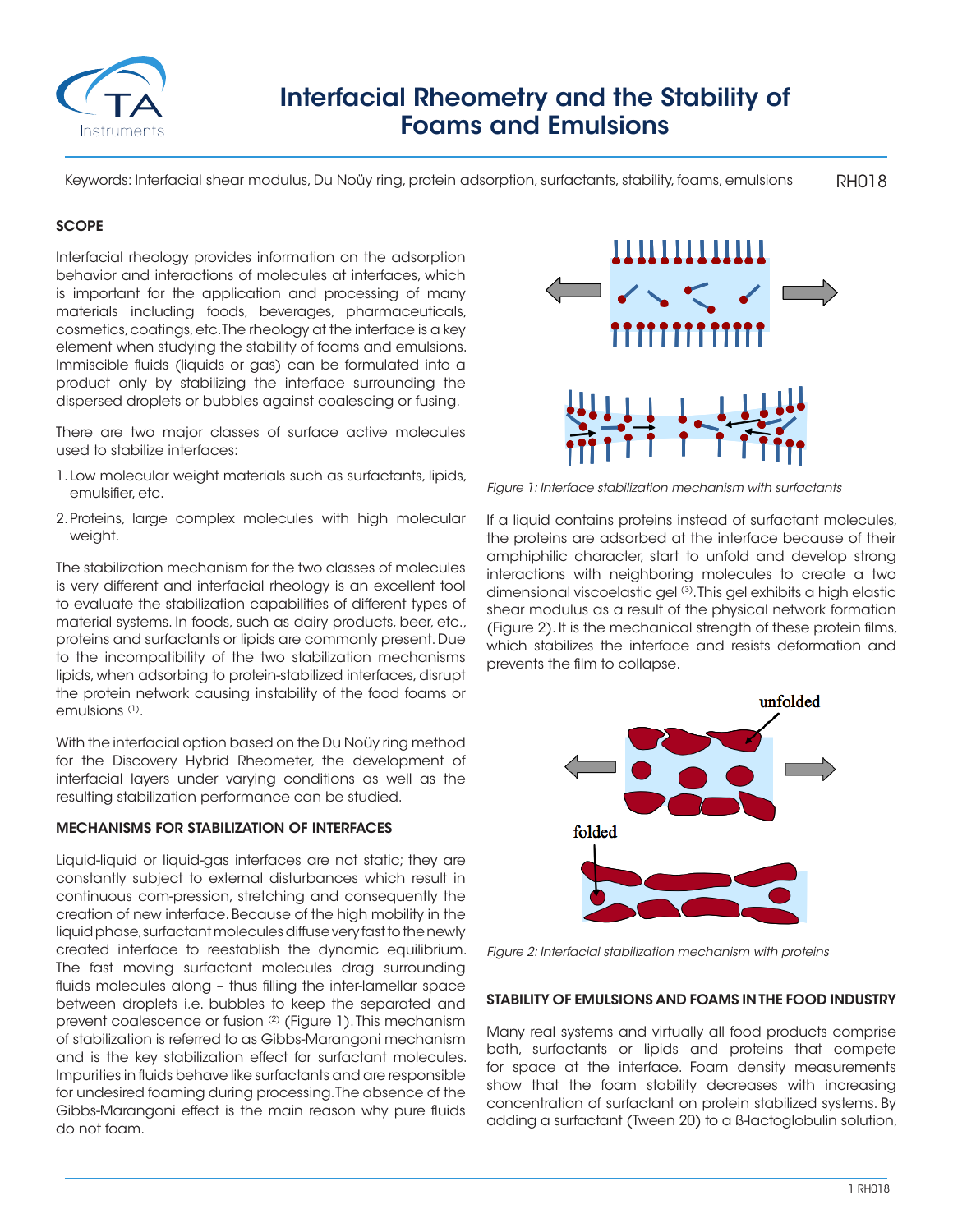

*Figure 3: Foam and emulsion relative stabiliy as a function of surfactant (Tween 20). The liquid content measured after 5 minutes drainage time is used to calculate the relative foam stability*

the relative stability of the foam decrease with increasing surfactant concentration in Figure 3<sup>(4)</sup>. Also increased coalescence is observed for an oil/water emulsion, stabilized with ß-lactoglobulin.

The kinetics of the adsorption of the ß-lactoglobulin and the surfactant tween 20 at the water surface has been monitored measuring the surface shear viscosity at different concentrations of surfactant using the Noüy ring method (4). With no surfactant present, the complex shear viscosity increases and reaches a plateau value after 100 minutes (Figure 4). The decrease of the modulus at longer times is probably due to impurities such as lipids which act as surfactant, slowly destabilizing the film.

With increasing surfactant concentration, the interfacial shear viscosity increases initially and drops to a lower value later. The maximum in the viscosity decreases and shows earlier as the surfactant concentration increases. These



*Figure 4: Surface shear viscosity development with time as a function of the surfactant concentration (4)*



*Figure 5: Interfacial shear modulus as a function of stress for protein stabilized interfaces with and without surfactant*

experimental findings clearly indicate a destabilization of the interface with increasing surfactant concentration.

In order to evaluate the viscoelastic response of the interface, the shear modulus can be separated in its elastic (interfacial storage modulus  $G'$ ) component and its viscous (loss modulus G", ) component. The separate elastic and viscous components for a pure protein and a mixed protein/ surfactant stabilized interface, as a function of applied stress are shown in figure 5. For both solutions, the elastic modulus dominates at low stresses. It is the elastic restoring force, which is responsible for the stability of the foam and emulsion. With surfactant present, the modulus is strongly reduced. With increasing stress, the storage modulus decreases and eventually a cross-over point occurs. The viscous component dominates now and the interface stabilization disappears. This is obvious, as more force is applied to the interface, it will break down eventually. It is not surprising that the cross over point is much higher for the solution with protein only. In foams, the rate of drainage of a liquid past the interface is a low stress phenomenon, vigorous mixing of the foam or emulsion involves much greater stresses at the interface, resulting in a breakdown of the elastic modulus and a drop in stability.

An explanation for this behavior at mixed protein surfactant interfaces is following:

- During the formulation of the emulsion or the foam, the protein is adsorbed at the interface and slowly unfolds to build a gel. The small surfactant molecules, although moving faster, are hindered by the larger proteins; as such their mobility is restricted and the surfactant stabilization effect (Gibbs-Marangoni mechanism) is strongly reduced.
- With time, the surfactant molecules penetrate the protein gel, disrupt the strong interactions of the gel and weaken the network strength. The emulsion or foam resistance to external disturbances and the life time are strongly reduced.